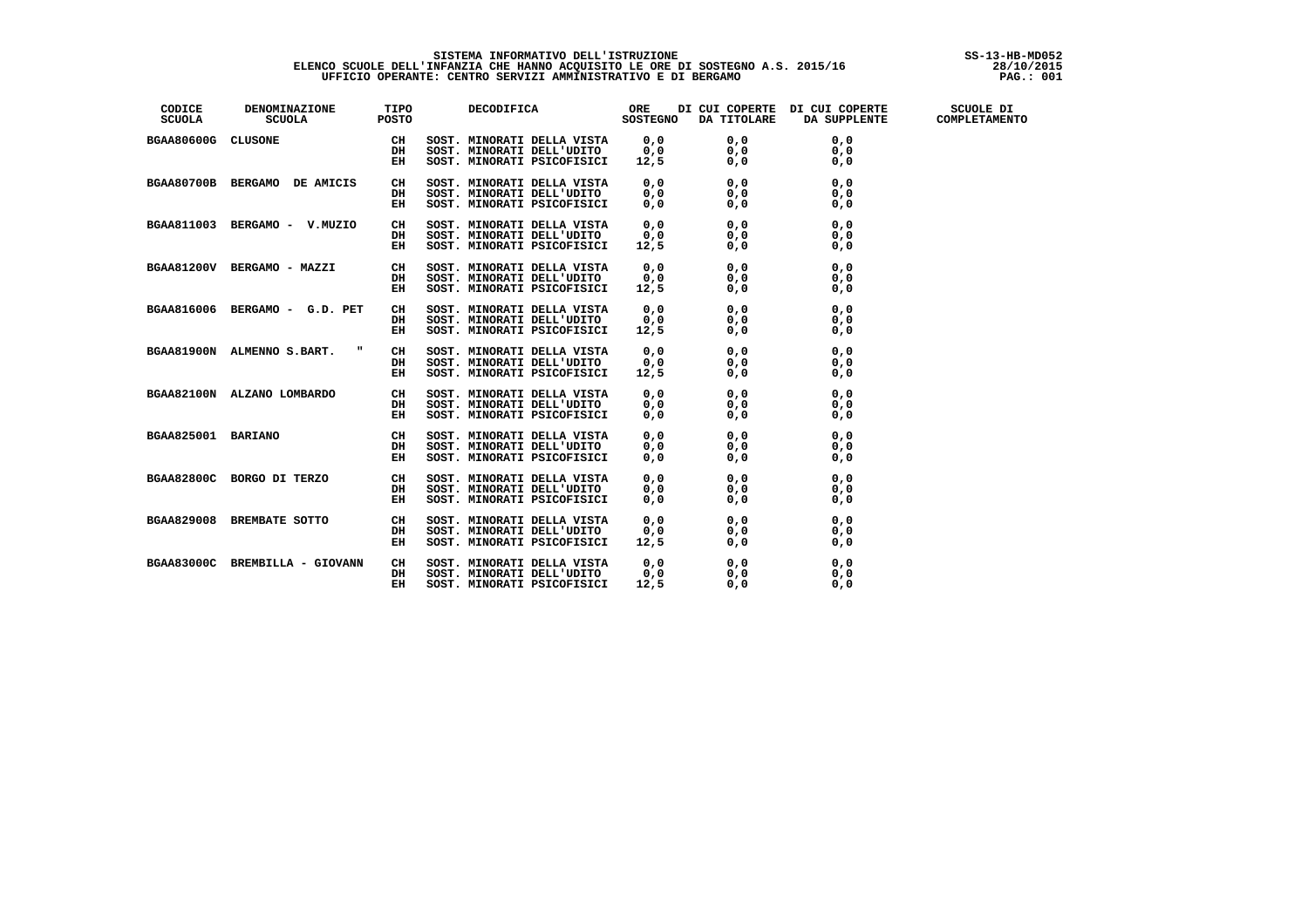### **SISTEMA INFORMATIVO DELL'ISTRUZIONE SS-13-HB-MD052 ELENCO SCUOLE DELL'INFANZIA CHE HANNO ACQUISITO LE ORE DI SOSTEGNO A.S. 2015/16 28/10/2015 UFFICIO OPERANTE: CENTRO SERVIZI AMMINISTRATIVO E DI BERGAMO PAG.: 002**

| CODICE<br>SCUOLA | <b>NOMINAZIONE TIPO<br/>SCUOLA POSTO</b><br>DENOMINAZIONE |    | DECODIFICA ORE DI CUI COPERTE DI CUI COPERTE SCUOLE DI SOSTEGNO DA TITOLARE DA SUPPLENTE COMPLETAMENTO                                                                      |  |  |
|------------------|-----------------------------------------------------------|----|-----------------------------------------------------------------------------------------------------------------------------------------------------------------------------|--|--|
|                  |                                                           |    |                                                                                                                                                                             |  |  |
|                  |                                                           |    |                                                                                                                                                                             |  |  |
|                  |                                                           |    | 0,0 0,0 0,0 ADDA CALUSCO D'ADDA CH SOST. NINORATI DELLA VISTA 0,0<br>0,0 0,0 0,0 0,0 DH SOST. NINORATI DELL'UDITO 0,0<br>0,0 0,0 0,0 0,0 DH SOST. NINORATI PSICOFISICI 12,5 |  |  |
|                  |                                                           |    |                                                                                                                                                                             |  |  |
|                  |                                                           |    |                                                                                                                                                                             |  |  |
|                  |                                                           |    |                                                                                                                                                                             |  |  |
|                  |                                                           |    |                                                                                                                                                                             |  |  |
|                  |                                                           |    |                                                                                                                                                                             |  |  |
|                  |                                                           |    |                                                                                                                                                                             |  |  |
|                  |                                                           |    |                                                                                                                                                                             |  |  |
|                  |                                                           |    |                                                                                                                                                                             |  |  |
|                  |                                                           |    |                                                                                                                                                                             |  |  |
|                  |                                                           |    |                                                                                                                                                                             |  |  |
|                  |                                                           |    |                                                                                                                                                                             |  |  |
|                  |                                                           |    |                                                                                                                                                                             |  |  |
|                  |                                                           |    |                                                                                                                                                                             |  |  |
|                  |                                                           |    |                                                                                                                                                                             |  |  |
|                  |                                                           |    |                                                                                                                                                                             |  |  |
|                  |                                                           |    |                                                                                                                                                                             |  |  |
|                  |                                                           |    |                                                                                                                                                                             |  |  |
|                  |                                                           |    |                                                                                                                                                                             |  |  |
|                  |                                                           |    |                                                                                                                                                                             |  |  |
|                  |                                                           |    |                                                                                                                                                                             |  |  |
|                  |                                                           |    |                                                                                                                                                                             |  |  |
|                  |                                                           |    |                                                                                                                                                                             |  |  |
|                  |                                                           |    |                                                                                                                                                                             |  |  |
|                  |                                                           |    |                                                                                                                                                                             |  |  |
|                  |                                                           |    |                                                                                                                                                                             |  |  |
|                  |                                                           |    |                                                                                                                                                                             |  |  |
|                  |                                                           |    |                                                                                                                                                                             |  |  |
|                  | BGAA860008 NEMBRO - E.TALPINO                             | CH | SOST. MINORATI DELLA VISTA $0,0$ 0,0 0,0 0,0<br>SOST. MINORATI DELL'UDITO 0,0 0,0 0,0<br>SOST. MINORATI PSICOFISICI 12,5 0,0 0,0                                            |  |  |
|                  |                                                           | DH |                                                                                                                                                                             |  |  |
|                  |                                                           | EH |                                                                                                                                                                             |  |  |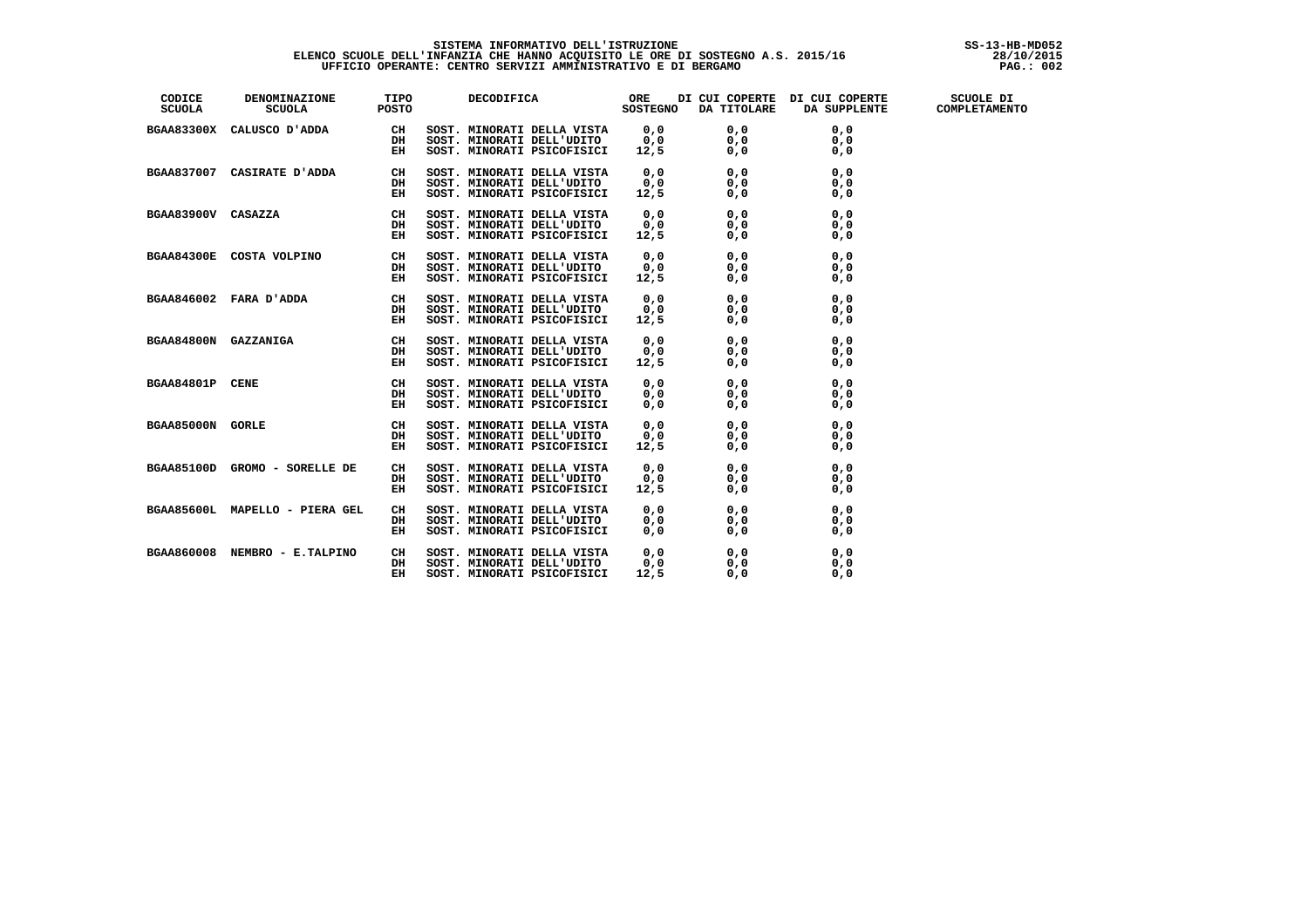### **SISTEMA INFORMATIVO DELL'ISTRUZIONE SS-13-HB-MD052 ELENCO SCUOLE DELL'INFANZIA CHE HANNO ACQUISITO LE ORE DI SOSTEGNO A.S. 2015/16 28/10/2015 UFFICIO OPERANTE: CENTRO SERVIZI AMMINISTRATIVO E DI BERGAMO PAG.: 003**

| CODICE<br>SCUOLA | <b>DENOMINAZIONE TIPO<br/>SCUOLA POSTO</b> |    | DECODIFICA ORE DI CUI COPERTE DI CUI COPERTE SCUOLE DI SOSTEGNO DA TITOLARE DA SUPPLENTE COMPLETAMENTO                           |     |     |     |  |
|------------------|--------------------------------------------|----|----------------------------------------------------------------------------------------------------------------------------------|-----|-----|-----|--|
|                  |                                            |    |                                                                                                                                  |     |     |     |  |
|                  |                                            |    |                                                                                                                                  |     |     |     |  |
|                  |                                            |    |                                                                                                                                  |     |     |     |  |
|                  | BGAA866007 PONTE S. PIETRO CH              |    |                                                                                                                                  |     |     |     |  |
|                  |                                            | DH |                                                                                                                                  |     |     |     |  |
|                  |                                            | EH | SOST. MINORATI DELLA VISTA $0,0$ 0,0 0,0 0,0<br>SOST. MINORATI DELL'UDITO 0,0 0,0 0,0<br>SOST. MINORATI PSICOFISICI 12,5 0,0 0,0 |     |     |     |  |
|                  |                                            |    |                                                                                                                                  |     |     |     |  |
|                  |                                            |    |                                                                                                                                  |     |     |     |  |
|                  |                                            |    |                                                                                                                                  |     |     |     |  |
|                  | BGAA87200E S. OMOBONO TERME CH             |    |                                                                                                                                  |     |     |     |  |
|                  |                                            | DH |                                                                                                                                  |     |     |     |  |
|                  |                                            | EH |                                                                                                                                  |     |     |     |  |
|                  | BGAA875002 SERIATE - CESARE BA             | CH |                                                                                                                                  |     |     |     |  |
|                  |                                            | DH |                                                                                                                                  |     |     |     |  |
|                  |                                            | EH |                                                                                                                                  |     |     |     |  |
|                  |                                            |    |                                                                                                                                  |     |     |     |  |
|                  |                                            |    |                                                                                                                                  |     |     |     |  |
|                  |                                            |    |                                                                                                                                  |     |     |     |  |
|                  |                                            |    |                                                                                                                                  |     |     |     |  |
|                  |                                            |    |                                                                                                                                  |     |     |     |  |
|                  |                                            |    |                                                                                                                                  |     |     |     |  |
|                  |                                            |    |                                                                                                                                  |     |     |     |  |
|                  |                                            |    |                                                                                                                                  |     |     |     |  |
|                  |                                            |    |                                                                                                                                  |     |     |     |  |
|                  |                                            |    |                                                                                                                                  |     |     |     |  |
|                  |                                            |    |                                                                                                                                  |     |     |     |  |
|                  |                                            |    |                                                                                                                                  |     |     |     |  |
|                  | BGAA883001 TRESCORE BALNEARIO              | CH |                                                                                                                                  |     |     |     |  |
|                  |                                            | DH |                                                                                                                                  |     |     |     |  |
|                  |                                            | EH | SOST. MINORATI DELLA VISTA $0,0$ 0,0 0,0 0,0<br>SOST. MINORATI DELL'UDITO 0,0 0,0 0,0<br>SOST. MINORATI PSICOFISICI 12,5 0,0 0,0 |     |     |     |  |
|                  | BGAA88600C VERDELLINO - ZINGO              | CH | SOST. MINORATI DELLA VISTA $0,0$ 0,0 0,0 0,0<br>SOST. MINORATI DELL'UDITO 0,0 0,0 0,0<br>SOST. MINORATI PSICOFISICI 0.0 0.0 0.0  |     |     |     |  |
|                  |                                            | DH |                                                                                                                                  |     |     |     |  |
|                  |                                            | EH | SOST. MINORATI PSICOFISICI                                                                                                       | 0.0 | 0.0 | 0.0 |  |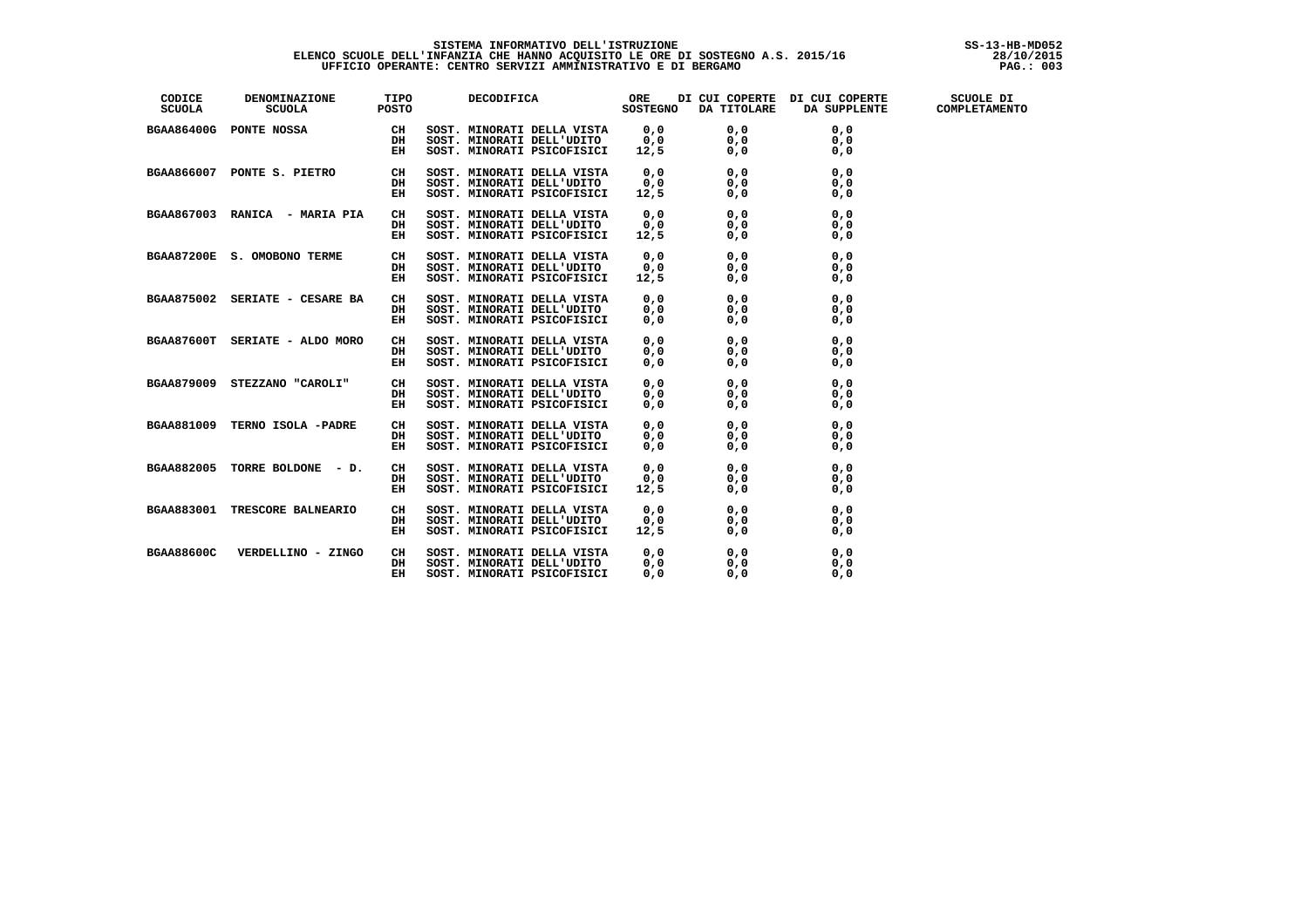# SISTEMA INFORMATIVO DELL'ISTRUZIONE<br>ELENCO SCUOLE DELL'INFANZIA CHE HANNO ACQUISITO LE ORE DI SOSTEGNO A.S. 2015/16 [10/2015]<br>DEFICIO OPERANTE: CENTRO SERVIZI AMMINISTRATIVO E DI BERGAMO

| CODICE<br><b>SCUOLA</b> | <b>DENOMINAZIONE</b><br><b>SCUOLA</b> | TIPO<br>POSTO | DECODIFICA                 | ORE<br><b>SOSTEGNO</b> | DI CUI COPERTE<br>DA TITOLARE | DI CUI COPERTE<br>DA SUPPLENTE | SCUOLE DI<br>COMPLETAMENTO |
|-------------------------|---------------------------------------|---------------|----------------------------|------------------------|-------------------------------|--------------------------------|----------------------------|
| <b>BGAA887008</b>       | ISTITUTO COMPRENSIV                   | CH            | SOST. MINORATI DELLA VISTA | 0, 0                   | 0, 0                          | 0, 0                           |                            |
|                         |                                       | DH            | SOST. MINORATI DELL'UDITO  | 0, 0                   | 0, 0                          | 0, 0                           |                            |
|                         |                                       | EH            | SOST. MINORATI PSICOFISICI | 0, 0                   | 0, 0                          | 0, 0                           |                            |
| <b>BGAA888004</b>       | <b>VERTOVA</b>                        | CH            | SOST. MINORATI DELLA VISTA | 0, 0                   | 0, 0                          | 0, 0                           |                            |
|                         |                                       | DH            | SOST. MINORATI DELL'UDITO  | 0, 0                   | 0, 0                          | 0, 0                           |                            |
|                         |                                       | EH            | SOST. MINORATI PSICOFISICI | 12,5                   | 0, 0                          | 0, 0                           |                            |
| BGAA89200Q ZOGNO        |                                       | CH            | SOST. MINORATI DELLA VISTA | 0, 0                   | 0, 0                          | 0, 0                           |                            |
|                         |                                       | DH            | SOST. MINORATI DELL'UDITO  | 0, 0                   | 0, 0                          | 0, 0                           |                            |
|                         |                                       | EH            | SOST. MINORATI PSICOFISICI | 12,5                   | 0, 0                          | 0, 0                           |                            |
| <b>BGAA89300G</b>       | <b>ZANICA</b>                         | CH            | SOST. MINORATI DELLA VISTA | 0, 0                   | 0, 0                          | 0, 0                           |                            |
|                         |                                       | DH            | SOST. MINORATI DELL'UDITO  | 0, 0                   | 0,0                           | 0, 0                           |                            |
|                         |                                       | EH            | SOST. MINORATI PSICOFISICI | 12,5                   | 0, 0                          | 0, 0                           |                            |
| <b>BGAA8AD00E</b>       | TREVIGLIO "GROSSI"                    | CH            | SOST. MINORATI DELLA VISTA | 0, 0                   | 0, 0                          | 0, 0                           |                            |
|                         |                                       | DH            | SOST. MINORATI DELL'UDITO  | 0, 0                   | 0, 0                          | 0, 0                           |                            |
|                         |                                       | EH            | SOST. MINORATI PSICOFISICI | 12,5                   | 0, 0                          | 0, 0                           |                            |
| BGAA8AF006              | BERGAMO "I MILLE"                     | CH            | SOST. MINORATI DELLA VISTA | 0, 0                   | 0,0                           | 0, 0                           |                            |
|                         |                                       | DH            | SOST. MINORATI DELL'UDITO  | 0, 0                   | 0,0                           | 0, 0                           |                            |
|                         |                                       | EН            | SOST. MINORATI PSICOFISICI | 0, 0                   | 0, 0                          | 0, 0                           |                            |